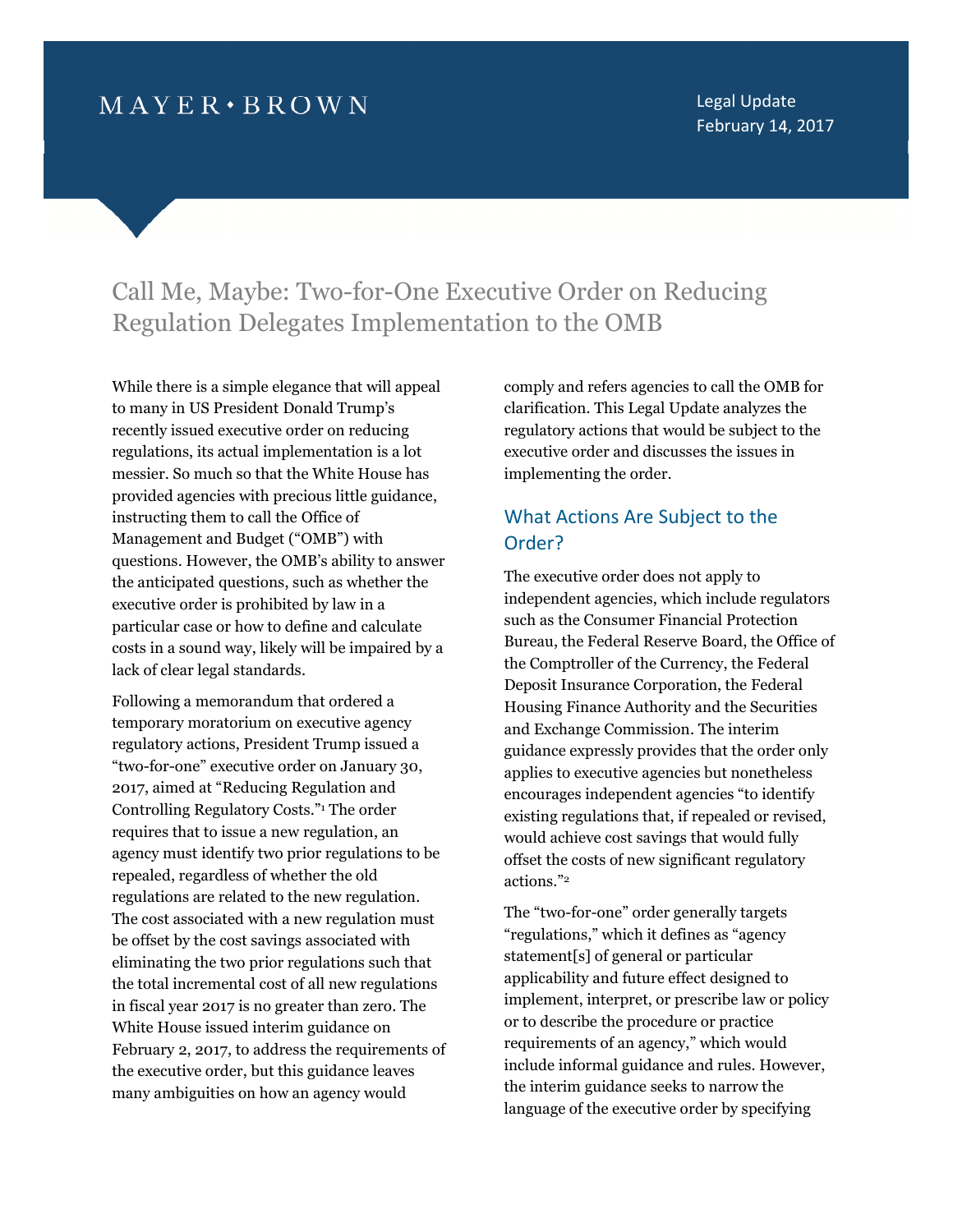that the order only applies to "significant regulatory actions," which are defined under Section 3(f) of the 1993 Executive Order 12866 as regulatory actions likely to result in a rule that may involve one of the following: (1) have at least a \$100 million annual effect on the economy, or adversely affect the economy, productivity, competition, jobs, environment, public health or safety, or State, local, or tribal governments or communities; (2) interfere with the actions of another agency; (3) materially alter grants or loan programs; or (4) raise new legal or policy issues arising out of legal mandates.<sup>3</sup> Not subject to the order are regulations that only impact other federal agencies; that are issued with respect to military, national security, or foreign affairs functions; and that are related to agency organization and management. Regulatory actions that address "critical health, safety, or financial matters, or [ ] some other compelling reason" may qualify for individual waivers from the order, subject to the review of the OMB. Federal spending rules providing for income transfers from taxpayers to program beneficiaries are also generally exempt from the order, but if the rules impose reporting or recordkeeping requirements on non-federal entities, the responsible agency is required to account for such costs.

The Ninth Circuit's February 9, 2017 decision upholding a temporary restraining order against Trump's immigration ban in State of Washington v. Trump<sup>4</sup> introduces additional uncertainty over whether the "two-for-one" order applies to "regulations" or "significant regulatory actions." The Ninth Circuit noted that "[t]he Government has offered no authority establishing that the White House counsel is empowered to issue an amended order superseding the Executive Order…and that proposition seems unlikely." It is unclear whether the interim guidance may narrow the scope of the executive order.

## When Would Compliance with the Order Be "Prohibited by Law"?

The "two-for-one" order would apply to an executive agency's significant regulatory action not otherwise excluded by the interim guidance "unless prohibited by law." Executive orders are not immune from the separation of powers principle, and the order appears to acknowledge limitations of its reach by providing that "the heads of all [executive] agencies are directed that the total incremental costs of all new regulations, including repealed regulations, to be finalized [for fiscal year 2017] shall be no greater than zero, unless otherwise required by law or consistent with advice provided in writing by the Director of the [OMB]."<sup>5</sup> It is unclear where this limit lies and who makes the ultimate determination. While the White House's interim guidance interprets the "unless otherwise required by law" provision as a situation in which rules must be finalized in order to comply with an *imminent* statutory or judicial deadline, there may be other scenarios in which a regulatory agency is legally obligated to act in a manner inconsistent with the order. If Congress passed a statute directing implementation of a particular regulation, for example, repealing such a regulation arguably violates the statutory mandate. In a 1952 Supreme Court case discussing the authority of executive orders, Justice Jackson explained that "when the President takes measures incompatible with the expressed or implied will of Congress, his power is at its lowest ebb, for then he can rely only upon his own constitutional powers minus any constitutional powers of Congress over the matter."<sup>6</sup>

Two public interest firms and one union filed suit on February 8, 2017 seeking to have the order and interim guidance declared unconstitutional. The organizations argue that the order directs agencies to focus on costs while ignoring benefits to people whom Congress enacted statutes to protect. According to the suit, the order is "arbitrary, capricious, an abuse of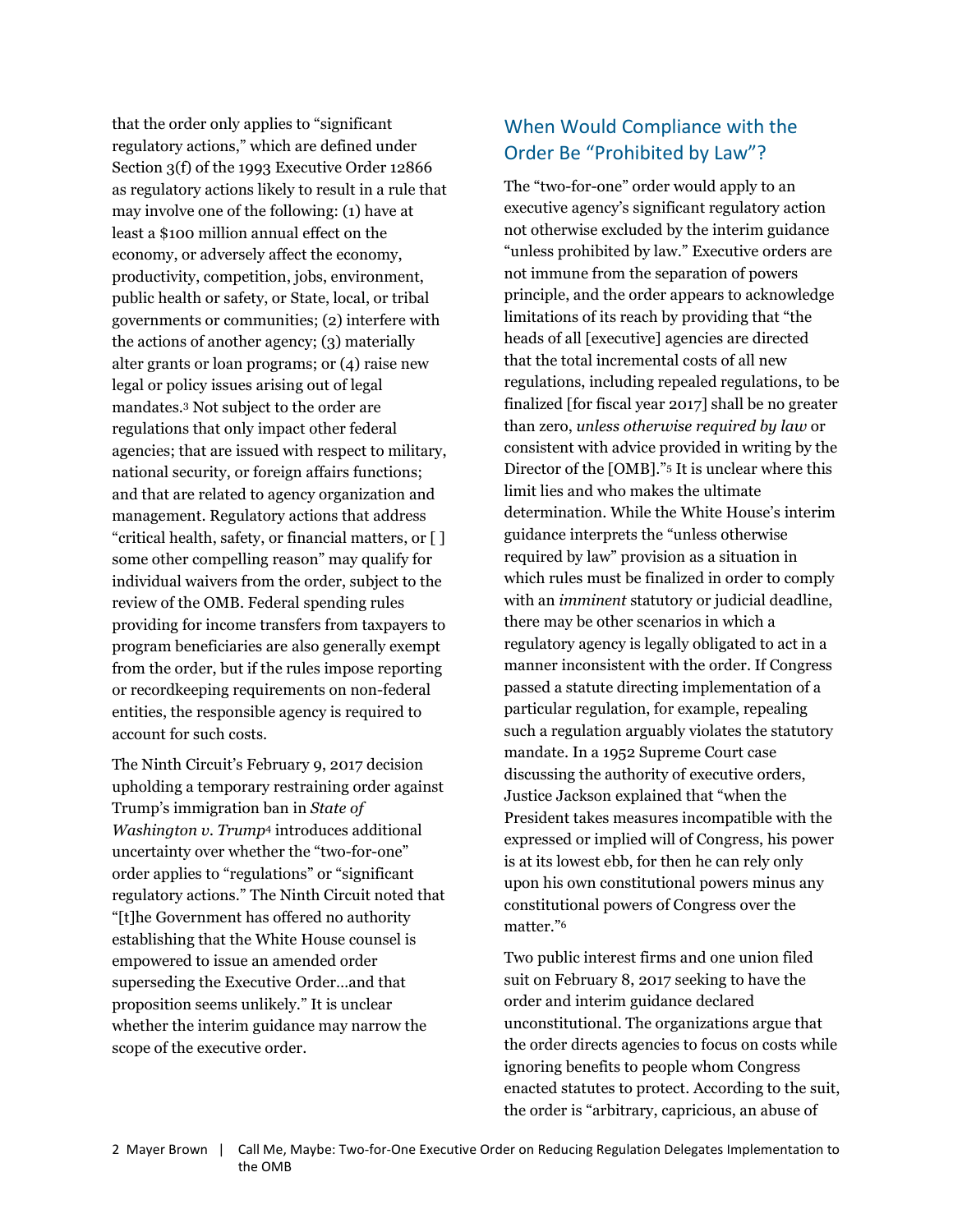discretion, and not in accordance with law." No statute authorizes an agency to withhold regulation on the basis of an arbitrary cost limit or to base its actions on a requirement of zero net cost across multiple regulations. Furthermore, the order mandates agencies to repeal regulations already determined through the notice-and-comment rulemaking process to advance the purposes of underlying statutes.

## How Would an Agency Subject to the Order Measure Cost?

Putting aside challenges to the "two-for-one" order's validity, agencies subject to the order would have significant difficulty calculating regulatory cost as directed. The sound bite that the total incremental cost of all new regulations in fiscal year 2017 shall be no greater than zero has a nice rhetorical ring to it. Indeed, interested businesses might well think that cost is defined to be their actual or anticipated costs to comply with the regulations. That would be a mistake. The interim guidance explains that cost "should be measured as the opportunity cost to society," defined by OMB Circular A-4. What does that mean?

OMB Circular A-4, issued September 17, 2003,<sup>7</sup> does not actually define "opportunity cost to society." Instead, the publication provides guidance for conducting a cost and benefit analysis as required by Executive Order 12866 issued by President Clinton in 1993, which applies to rulemakings that establish new rules as well as those that rescind or modify existing rules. OMB Circular A-4's only reference to "opportunity cost" defines the concept in terms of "willingness-to-pay," or the measure of "what individuals are willing to forego to enjoy a particular benefit," as well as the amount of compensation individuals are "willing-to-accept" to forego the benefit. Determining the value of a benefit is implicit in both the "willingness-topay" and "willingness-to-accept" analyses.

OMB Circular A-4 provides a general framework for conducting a comprehensive cost-benefit analysis and identifies factors an agency should consider in its analysis. The Circular instructs an agency to define the scope of its analysis, determine an appropriate baseline (an assessment of how society would function without the proposed rule), and evaluate alternatives to regulation. When measuring costs and benefits, an agency should attempt to calculate opportunity cost, monetize quantitative estimates where possible, and present descriptions of unquantifiable effects. Overall, Circular A-4 emphasizes the calculation of social costs and benefits in a way that the "two-forone" order does not address.

The plain language of the "two-for-one" order presents another challenge for impacted agencies to reach a zero sum in cost because "the total incremental costs of all new regulations, including repealed regulations…shall be no greater than zero." This would mean that even if an agency puts aside the benefits analysis directed by OMB Circular A-4 and only focuses on regulatory costs, the agency is required to calculate the cost of repealing existing regulations in addition to the cost of enacting a new regulation. It is difficult to imagine a situation in which this cost is zero.

President Trump, of course, is not the first President to focus on the cost of regulations. Indeed, in the 1993 Executive Order 12866, President Clinton wrote:

"In deciding whether and how to regulate, agencies should assess all costs and benefits of available regulatory alternatives, including the alternative of not regulating. Costs and benefits shall be understood to include both quantifiable measures (to the fullest extent that these can be usefully estimated) and qualitative measures of costs and benefits that are difficult to quantify, but nevertheless essential to consider."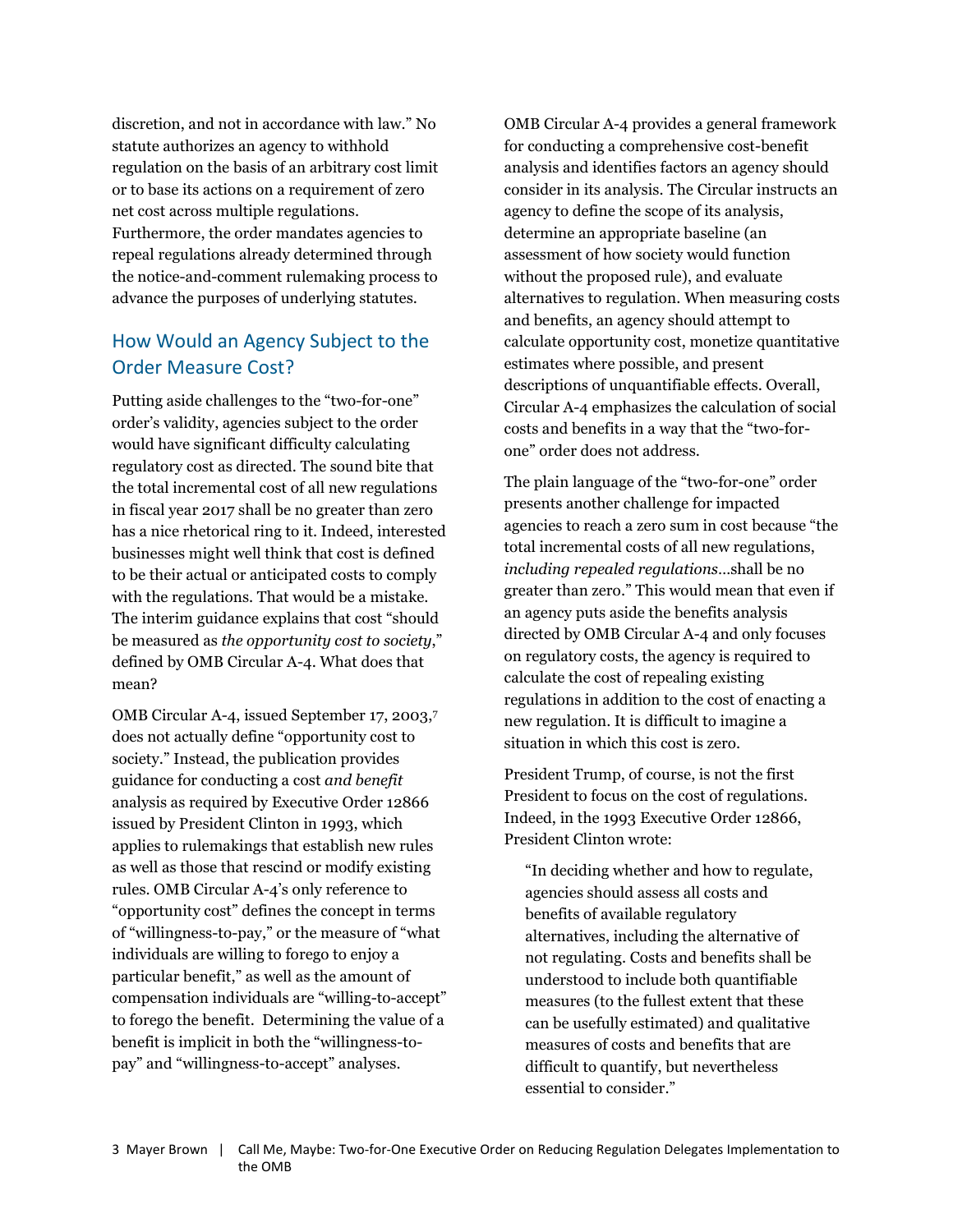The OMB issued its Circular A-4 during the Bush Administration. The profound difference in this case is the imposition of the 2-for-1 requirement based on a formula that will be difficult to administer.

The test of "opportunity cost to society" is a soft, amorphous and inherently subjective analysis that appears to bear little relationship to the actual dollar cost of a business to comply with a regulation. This calculation has to be made on the "front end" in determining the costs of the new regulation and on the "back end" in determining the costs of the two regulations to be repealed. Perhaps this is the desired goal, but the ability of an agency actually to make these calculations in real life will be challenging at best and hard to validate.

### Conclusion

The Interpretative Guidance does provide one definite solution for agencies facing issues in complying with the "two-for-one" order: call the OMB. An agency uncertain about whether the order applies to its proposed action is instructed to discuss its issues with the OMB. An agency should also consult with the OMB before issuing new guidance or regulatory interpretations. The Guidance directs agencies to consult with the OMB in determining which actions may qualify as deregulatory actions in offsetting costs of a new regulation and to confer with the OMB for on any issues in calculating and quantifying costs. Given the ambiguities of the order and the challenges of complying with the zero-cost provision, the OMB is likely to receive many calls over the next year.

For more information about this topic, please contact any of the following lawyers.

### Laurence E. Platt

+1 202 263 3407 lplatt@mayerbrown.com

#### Joy Tsai

+1 202 263 3037 jtsai@mayerbrown.com

#### **Endnotes**

- <sup>1</sup> This "two-for-one" executive order follows another executive order mandating the freeze of any new regulations for an indefinite period with certain exceptions. A discussion of the "regulatory freeze" executive order is available at https://www.mayerbrown.com/How-Solid-Is-the-Freeze-Some-Agencies-May-Be-Excluded-from-the-White-House-Regulatory-Moratorium-01-25-2017/.
- <sup>2</sup> https://www.whitehouse.gov/the-pressoffice/2017/02/02/interim-guidance-implementingsection-2-executive-order-january-30-2017.
- <sup>3</sup> https://www.reginfo.gov/public/jsp/ Utilities/EO\_12866.pdf.
- <sup>4</sup> http://cdn.ca9.uscourts.gov/datastore/opinions/2017 /02/09/17-35105.pdf.
- <sup>5</sup> https://www.whitehouse.gov/the-press-office/2017/ 01/30/presidential-executive-order-reducing-regulationand-controlling.
- <sup>6</sup> Youngstown Sheet & Tube Co. v. Sawyer, 343 U.S. 579, 635–36 (1952) (Jackson, J., concurring).
- <sup>7</sup> https://georgewbush-whitehouse.archives.gov/omb/ circulars/a004/a-4.html.

Mayer Brown is a global legal services organization advising many of the world's largest companies, including a significant proportion of the Fortune 100, FTSE 100, CAC 40, DAX, Hang Seng and Nikkei index companies and more than half of the world's largest banks. Our legal services include banking and finance; corporate and securities; litigation and dispute resolution; antitrust and competition; US Supreme Court and appellate matters; employment and benefits; environmental; financial services regulatory & enforcement; government and global trade; intellectual property; real estate; tax; restructuring, bankruptcy and insolvency; and wealth management.

Please visit our web site for comprehensive contact information for all Mayer Brown offices. www.mayerbrown.com

Any tax advice expressed above by Mayer Brown LLP was not intended or written to be used, and cannot be used, by any taxpayer to avoid U.S. federal tax penalties. If such advice was written or used to support the promotion or marketing of the matter addressed above, then each offeree should seek advice from an independent tax advisor.

Mayer Brown comprises legal practices that are separate entities (the "Mayer Brown Practices"). The Mayer Brown Practices are: Mayer Brown LLP and Mayer Brown Europe-Brussels LLP, both limited liability partnerships established in Illinois USA; Mayer Brown International LLP, a limited liability partnership incorporated in England and Wales (authorized and regulated by the Solicitors Regulation Authority and registered in England and Wales number OC 303359); Mayer Brown, a SELAS established in France; Mayer Brown Mexico, S.C., a sociedad civil formed under the laws of the State of Durango, Mexico; Mayer Brown JSM, a Hong Kong partnership and its associated legal practices in Asia; and Tauil & Chequer Advogados, a Brazilian law partnership with which Mayer Brown is associated. Mayer Brown Consulting (Singapore) Pte. Ltd and its subsidiary, which are affiliated with Mayer Brown, provide customs and trade advisory and consultancy services, not legal services.